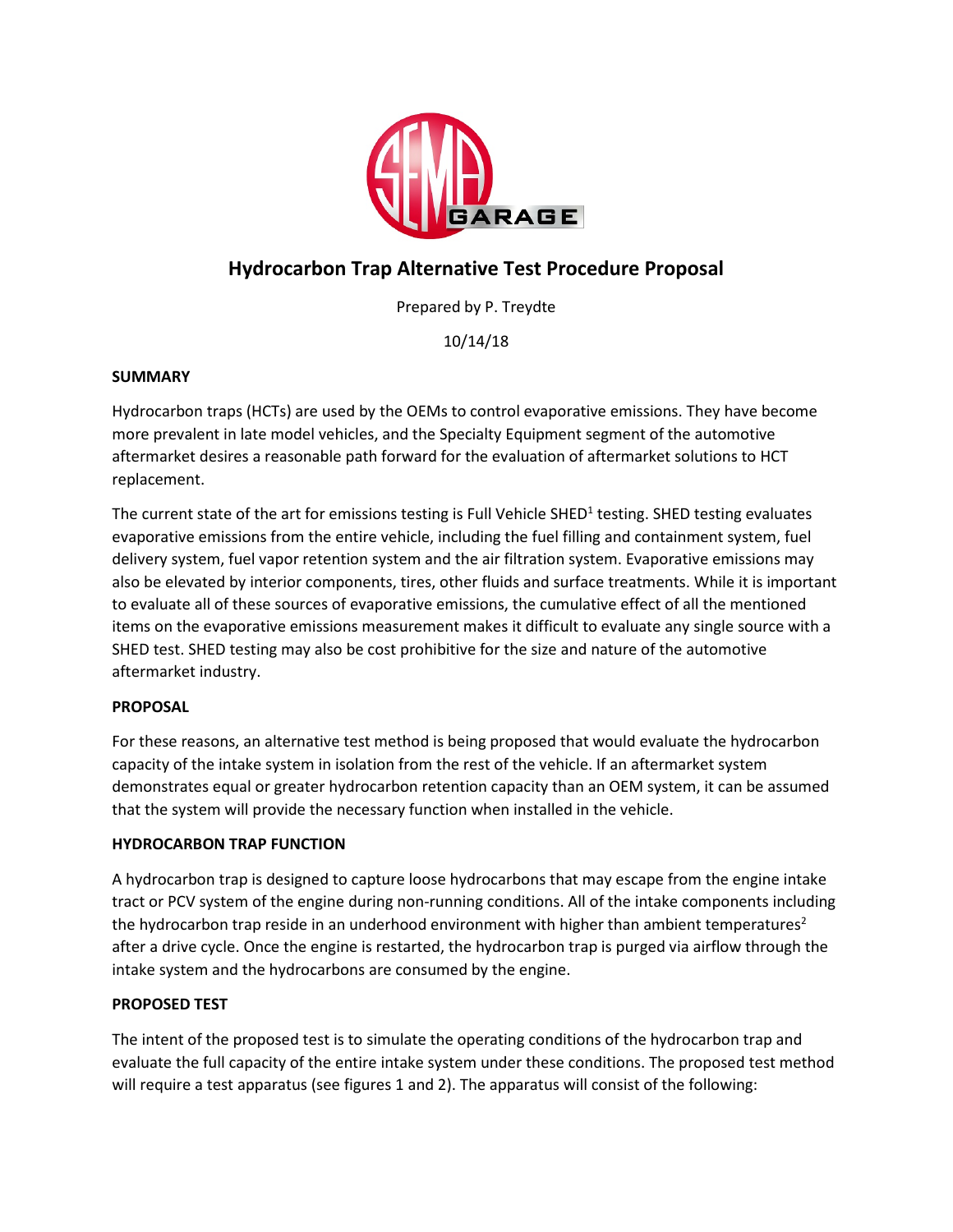- A. Temperature Controlled Enclosure
- B. Intake System Mounting Flange
- C. Fuel Vaporization Chamber3
- D. Fuel Injector<sup>4</sup>
- E. HC Measurement Device (FID)
- F. Low Speed Circulation Fan<sup>5</sup>
- G. 100 CFM Chamber Purge Fan with valve
- H. 100 CFM Intake System Purge Fan with valve



Figure 1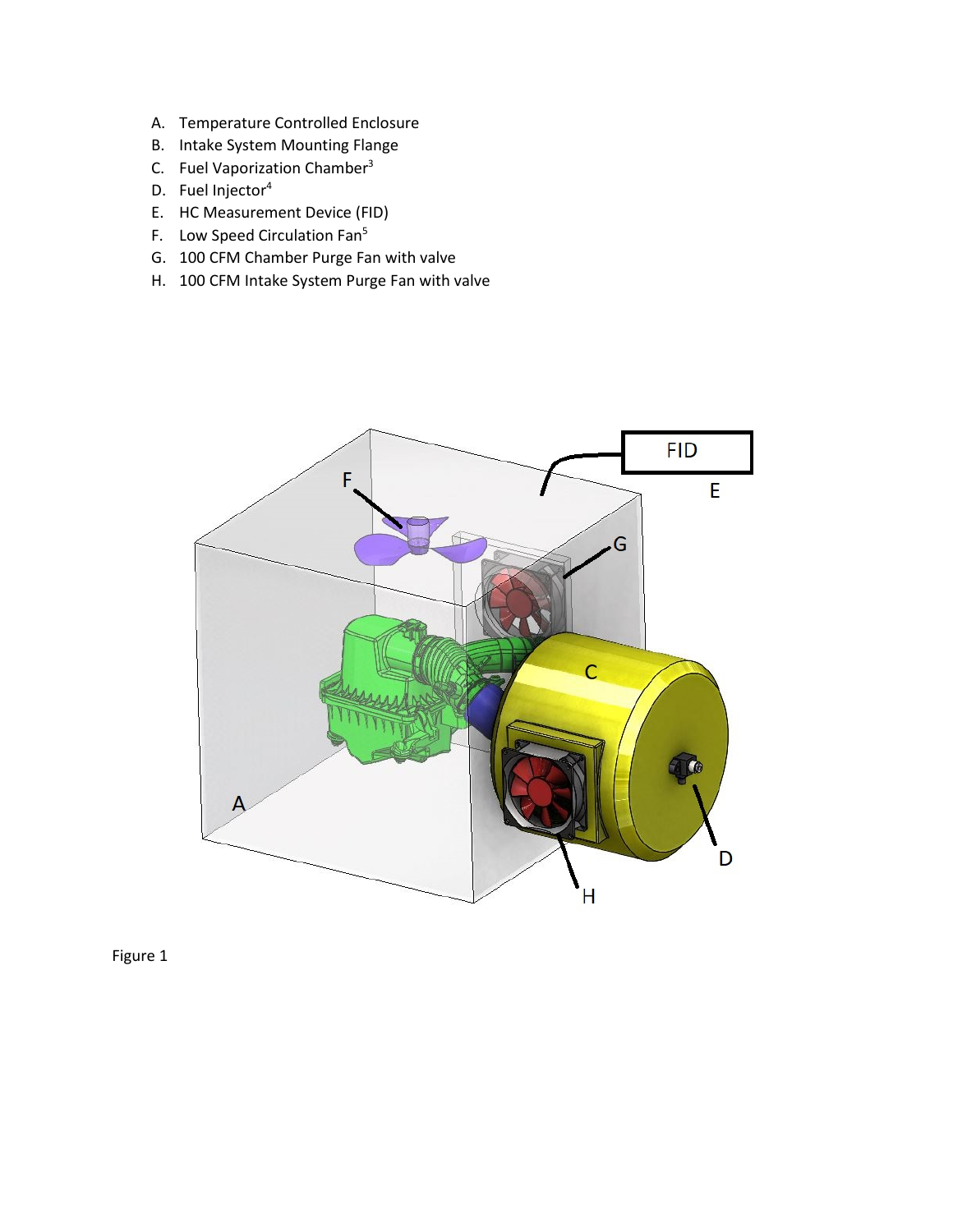

#### Figure 2

The system under test shall be installed in the apparatus in the same orientation as it would sit in the vehicle. The Intake System Mounting Flange (B) will have sufficient bolt patterns and adapters to allow for a variety of systems to be mounted. The system under test shall have any other ports that would have connection in the vehicle, such as PCV, sealed for the purposes of the test. All testing shall be conducted at a predetermined temperature<sup>2</sup>, simulating appropriate underhood conditions.

#### **TEST SEQUENCE**

- 1. Start Low Speed Circulation Fan (F)
- 2. Inject fuel *FV* into fuel vaporization chamber*,* where *FV* is a quantity greater than the anticipated capacity of the hydrocarbon trap
- 3. 15 minute soak period<sup>6</sup>
- 4. Measure HC, note as *FA*
- 5. Note measured HCT capacity *FH1* , where *FH1*= *FV - FA1*
- 6. Purge Sequence- open Purge Fan valves and run Purge Fans for 15 minutes
- 7. Close Purge Fan Valves
- 8. Repeat steps 2-7, incrementing measurements (*FA2, FA3…)*

Testing sequence shall be repeated until *FH* values reach stabilization. The final 3 measurements may be averaged to establish a final capacity.